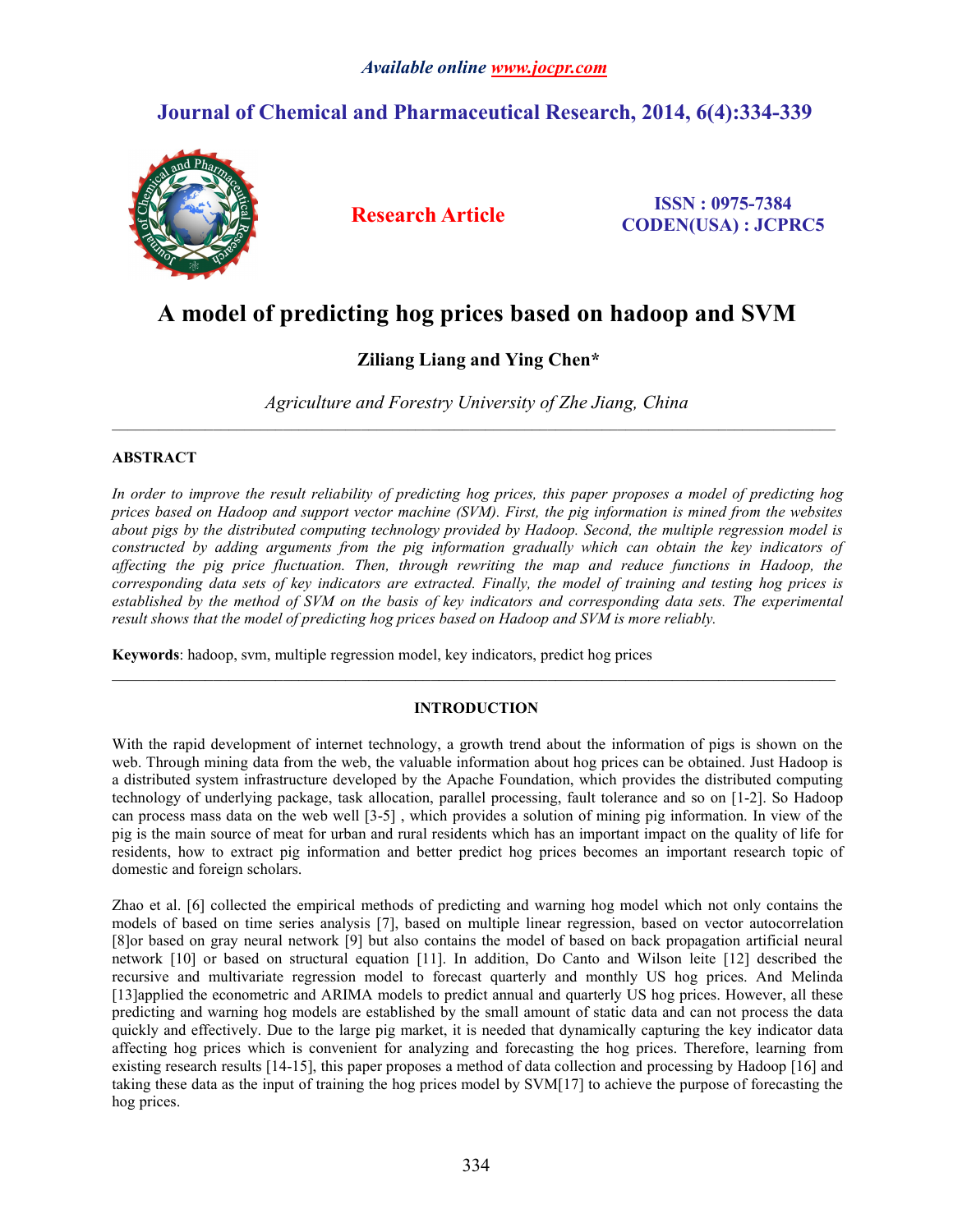As opposed to the way of getting key indicators and accessing to key indicator data, just applying old annual data or selecting the rate of change or price index compared to the previous year, in this paper we propose a method of analyzing and handling with data by rewriting the map and reduce function in Hadoop and extracting key indicators by the multiple regression model. In addition, from the experimental results, we can see that the method proposed in this paper has higher accuracy on forecasting hog prices.

*\_\_\_\_\_\_\_\_\_\_\_\_\_\_\_\_\_\_\_\_\_\_\_\_\_\_\_\_\_\_\_\_\_\_\_\_\_\_\_\_\_\_\_\_\_\_\_\_\_\_\_\_\_\_\_\_\_\_\_\_\_\_\_\_\_\_\_\_\_\_\_\_\_\_\_\_\_\_*

# **2. Extract key indicators of affecting hog prices**

# **2.1. Access to pig information**

On the website, there are a lot of information about the pigs, such as the monthly consumer price index released by the National Bureau of Statistics and the pig herds trend described in the national pig situation report. The specific information is shown in Figure 1.



# **Figure 1. Extracting key indicators ofaffecting hog prices from pig information**

Just Hadoop is the open source framework which core is composed by the distributed file system (HDFS) and MapReduce [18]. HDFS is a stable file system that provides data storage and block location services by data node. And MapReduce implements a distributed programming model, which makes the program distributed to the cluster be executed concurrently. So the pig information can be acquired by transfering the files from the website to HDFS and rewriting the map and reduce functions in Hadoop. The main steps of rewriting the map and reduce functions are given as follows:

(1) Create the public class of PriceMapReduce which extends Configured implements Tool. Then in the class of PriceMapReduce, the static class of PriceMapper which extends MapReduceBase implements Mapper<LongWritable, Text, Text, Text $\geq$  is created and the map function is overrided by taking the year and month field as its key and other fields as the corresponding value.

(2) Create the static class of PriceReducer which extends MapReduceBase implements Reducer<Text, Text, Text, Text $>$  in the class of PriceMapReduce, and override the reduce function by taking the string output of map as its input and removing the missing data fields.

(3) Override the run function by configuring the job in the class of PriceMapReduce: setJobName: PriceMapReduce setMapperClass: PriceMapper.class setReducerClass: PriceReducer.class setOutputKeyClass: Text.class setOutputValueClass: Text.class setInputPaths: input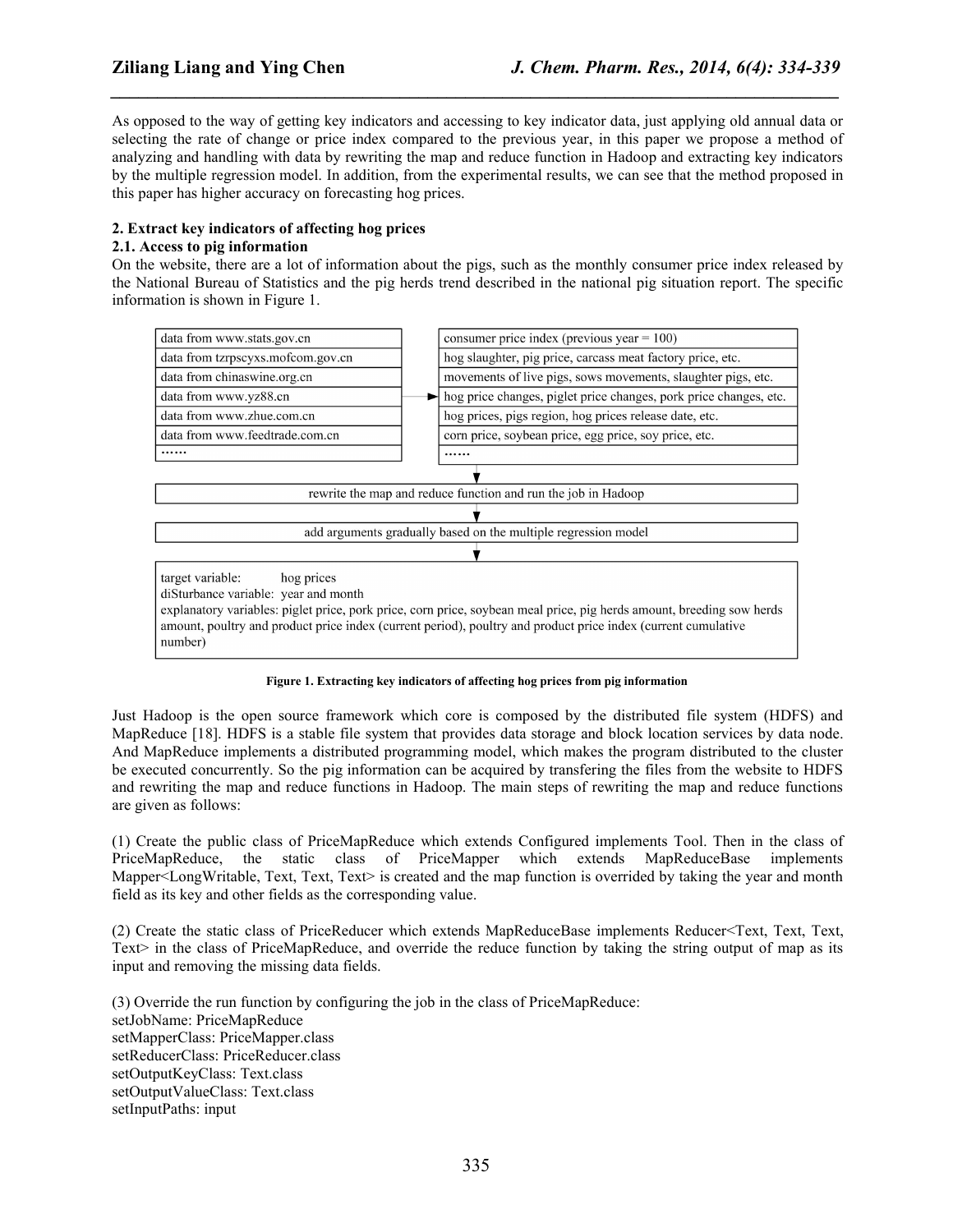*\_\_\_\_\_\_\_\_\_\_\_\_\_\_\_\_\_\_\_\_\_\_\_\_\_\_\_\_\_\_\_\_\_\_\_\_\_\_\_\_\_\_\_\_\_\_\_\_\_\_\_\_\_\_\_\_\_\_\_\_\_\_\_\_\_\_\_\_\_\_\_\_\_\_\_\_\_\_*

setOutputPath: output

(4) Run the job by calling the runJob function.

Through the above steps the information related to pigs can be obtained.

#### **2.2. Extract key indicators**

Third-order headings, as in this paragraph, are discouraged. However, if you must use them, use 10-point Times New Roman, boldface, initially capitalized, flush left, preceded by one blank line, followed by a colon and your text on the same line.

There are many factors of affecting hog prices. What factors are selected is important to assess hog prices. So the extraction of the key factors have been considered by making use of the obtained pig information. Here a multiple regression model is established which specific form is as follows:

 $y = a_0 + a_1x_1 + a_2x_2 + \ldots + a_nx_n + \delta$  (1)

In the formula 1, *y* represents the hog prices,  $a_0$  is a constant term,  $\delta$  represents the disturbance variable,  $x_i$  represents explanatory variables.

Then applying the software of statistical product and service solutions (SPSS), the regression analysis of this model is carried out by adding arguments gradually. If the *p* value of the *F* statistic is sufficiently small, then at each step, considering all the independent variables of the regression equation, the variable which makes the equation have the smallest  $F$  statistic is added in this equation. However, if the  $p$  value of the  $F$  statistic becomes relatively large, the variable just added will be removed from the equation. The standard of adding a variable is that the *p* value of the *F* statistic of  $\nu$  is less than or equal to 0.05.

These regression operations can not be stopped until no variable can be removed from the regression model and no outside variable can be added in the regression model. At this moment, the key indicators are obtained, that is the explanatory variables seen Figure 1 specifically.

#### **2.3. Obtain the data of key indicators**

In the light of the key indicators has been obtained, the data of these key indicators can be got by rewriting the reduce function again in Hadoop by only keeping the fields of key indicator and deleting unrelated fields.

#### **3. Establish the SVM model of hog prices**

#### **3.1. Categorize hog prices**

In order to facilitate the follow-up model training, the hog prices are categorized by the method of rounding, the classification categorized is as follows (Table 1):

| No.  | Hog prices classification | hog prices range |
|------|---------------------------|------------------|
| (1)  | 6                         | $5.5 - 6.5$      |
| (2)  |                           | $6.5 - 7.5$      |
| (3)  | 8                         | $7.5 - 8.5$      |
| (4)  | 9                         | $8.5 - 9.5$      |
| (5)  | 10                        | $9.5 - 10.5$     |
| (6)  | 11                        | $10.5 - 11.5$    |
| (7)  | 12                        | $11.5 - 12.5$    |
| (8)  | 13                        | $12.5 - 13.5$    |
| (9)  | 14                        | 13.5-14.5        |
| (10) | 15                        | 14.5-15.5        |
| (11) | 16                        | 15.5-16.5        |
| (12) | 17                        | $16.5 - 17.5$    |
| (13) | 18                        | 17.5-18.5        |
| (14) | 19                        | 18.5-19.5        |
| (15) | 20                        | 19.5-20.5        |
| .    | .                         | .                |

**Table 1. Hog prices category(yuan/kg)**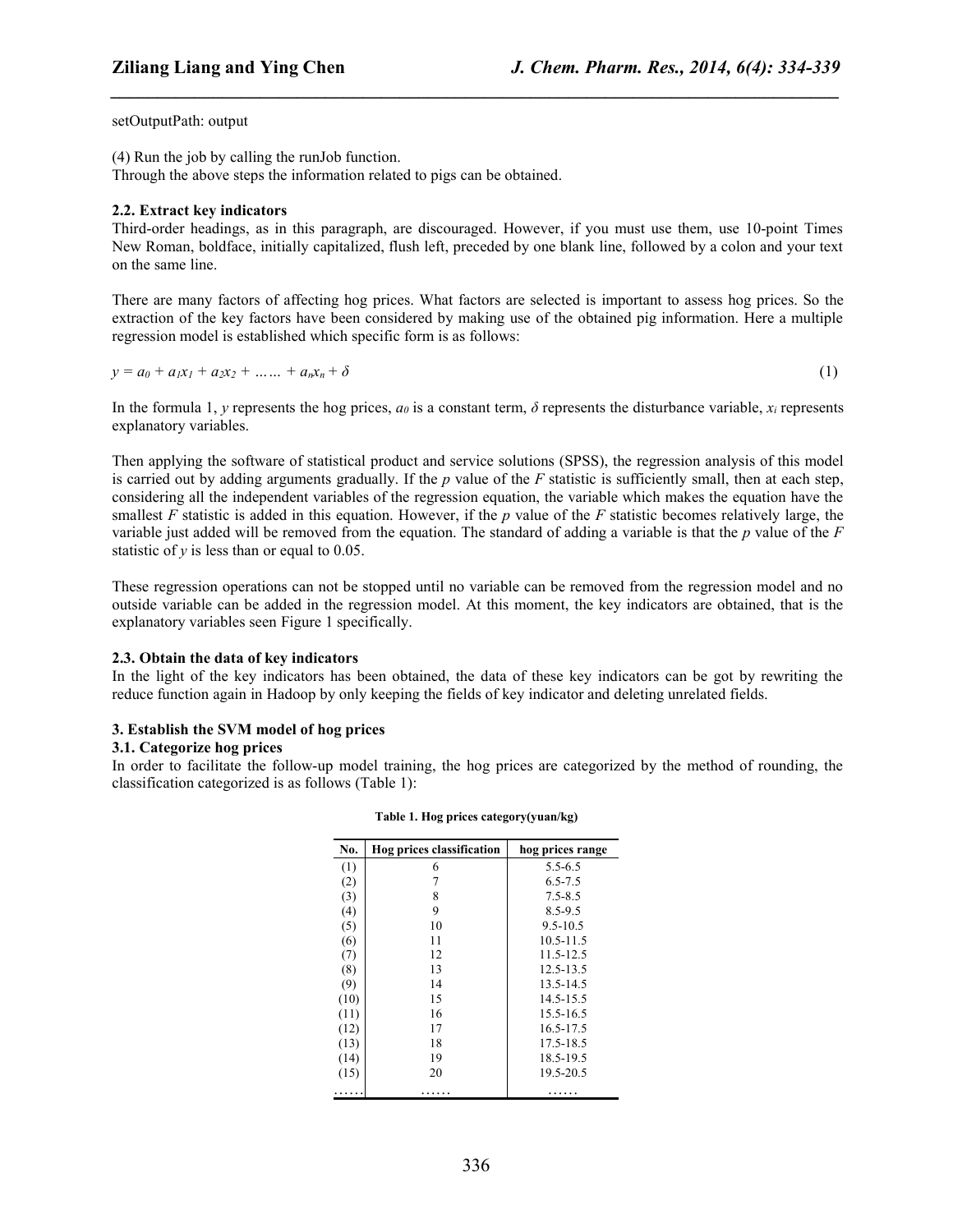As shown in Table 1, when the hog prices is between 5.5 and 6.5 yuan per kilogram, the corresponding classification is 6 yuan per kilogram.

*\_\_\_\_\_\_\_\_\_\_\_\_\_\_\_\_\_\_\_\_\_\_\_\_\_\_\_\_\_\_\_\_\_\_\_\_\_\_\_\_\_\_\_\_\_\_\_\_\_\_\_\_\_\_\_\_\_\_\_\_\_\_\_\_\_\_\_\_\_\_\_\_\_\_\_\_\_\_*

# **3.2. Establish the training and predictiving model of hog prices**

The training and predicting model of hog prices based on SVM [19-20] is shown in Figure 2.



**Figure 2. The training and predicting model of hog prices based on SVM**

One important part of this model is to choose the kernel function and determine its parameters. Given the RBF kernel function can handle non-linear relationship between the tags and attributes which can map sample nonlinear to a higher dimensional space and be applicable to the arbitrary distribution of the sample by choosing the parameters, the RBF kernel function is selected for the model in this paper. The form of the kernel function is as follows:

$$
K(x, y) = \exp(-||x-y||^2/2\sigma^2) \tag{2}
$$

In the formula 2,  $\sigma$  is greater than zero which represented by g behind. The function involves two parameters: the error penalty parameter (*C*) and gaussian kernel parameter (*g*). *C* and *g* are determined by the bilinear web search method because of the bilinear search method has the characteristics of a small amount of computation and the web search method has higher learning accuracy [21]. In the condition of limiting the range of error between  $2^{-10}$  and  $2^{10}$ , ,  $\frac{1}{2}$ the parameters are being adjusted constantly. Finally the optimum parameters are obtained: the optimum *C* is 64.0 and the optimum *g* is 0.00390625.

The SVM model is trained by the training algorithm making use of the training set and the adjusted *C* and *g* parameters. Then by the predicting algorithm applying the trained model and the test set, the classification of hog prices can be predicted.

# **EXPERIMENTAL SECTION**

The experimental platform is built based on the tool of SPSS and on the open source software of Hadoop [22] and LibSVM [23]. And for using Hadoop, it is needed to setup the environment of Cygwin and config the path of JAVA HOME. The rewritten map and reduce functions also need to be packaged into a jar file and the information related to pigs can be obtained by running the command as follows:

# *bin/hadoop jar hadoop-0.19.2-price.jar PriceMapReduce input output*

In the experiments, the training data is the national pig monthly data from January 2006 to April 2013. The national pig monthly data from May 2013 to August 2013 is taken as the testing data.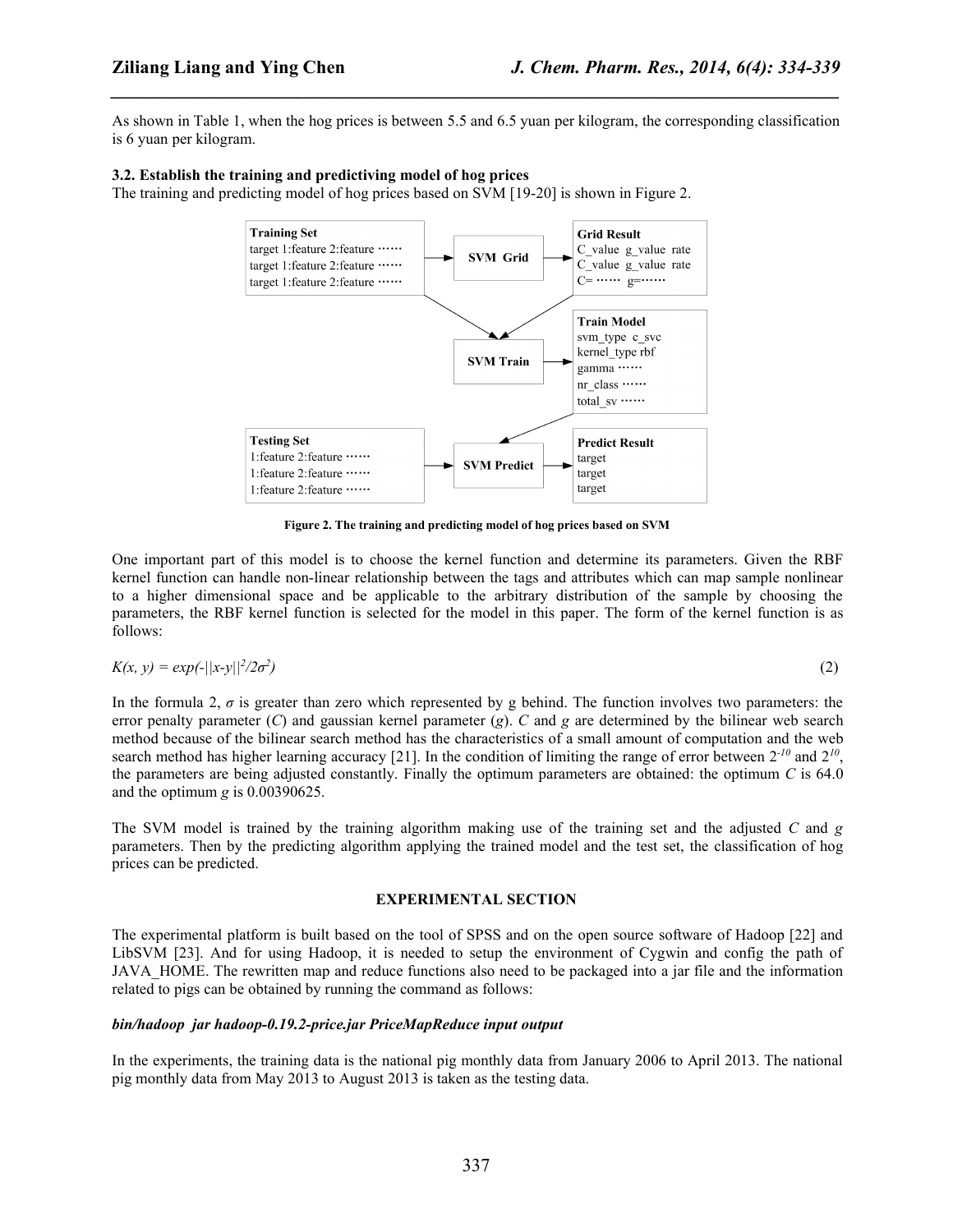# **RESULTS AND DISCUSSION**

*\_\_\_\_\_\_\_\_\_\_\_\_\_\_\_\_\_\_\_\_\_\_\_\_\_\_\_\_\_\_\_\_\_\_\_\_\_\_\_\_\_\_\_\_\_\_\_\_\_\_\_\_\_\_\_\_\_\_\_\_\_\_\_\_\_\_\_\_\_\_\_\_\_\_\_\_\_\_*

The predictions based on the SVM model are shown in the following table:

#### **Table 2. Results of predicting of prices**

| <b>Year and month</b> | <b>Actual value</b> | <b>Predicted value</b> | Hog prices range |
|-----------------------|---------------------|------------------------|------------------|
| 201305                | 12.86               |                        | $12.5 - 13.5$    |
| 201306                | 14.40               | 14                     | $13.5 - 14.5$    |
| 201307                | 14.82               |                        | $14.5 - 15.5$    |
| 201308                | 15.93               | 16                     | $15.5 - 16.5$    |

From the Table 2, the classification result of hog prices in May 2013 is 13 which corresponding hog prices range is bewteen 12.5 and 13.5, the actual hog prices is 12.86 yuan per kilogram just within this range. And in August 2013 the hog prices is 15.93 yuan per kilogram is also within the range between 15.5 and 16.5. The results are shown that the model of predicting hog prices based on Hadoop and SVM is effective which can predict hog prices more reliably.

#### **CONCLUSION**

Mastering the fluctuation of hog prices may reduce the risk of pig producers, increase the incoming of those who provides hog and stabilize the cost of living for consumers. So the paper proposes a method of predicting hog prices which mines the pig information by Hadoop and extracts the key indicators by the multiple regression model and gets the key data by rewriting the map and reduce function in Hadoop which are taken as the input data of the SVM training model. Experimental results show that this method is more reliably than previous.

However, this model is just a simple and preliminary model, how to dig out more efficient hog prices data and choose the most appropriate characteristic variables of affecting hog prices are need to be further explored.

#### **Acknowledgment**

The authors would like to thank the anonymous reviewers for their helpful reviews. The work is supported by the Students Science and Technology Innovation Activities Scheme and Emerging Artists Talent Program of Zhejiang under No. 2013R412040 and by the Students Science and Technology Innovation Activities Program project of Zhejiang Agriculture and Forestry University under No. TMKC1356.

#### **REFERENCES**

[1] Wongoo Lee, Yunsoo Choi, Minho Lee. *IJACT: International Journal of Advancements in Computing Technology,* **2013**,Vol. 5, No. 12, pp.138-143 .

[2] Xun-Yi Ren, Yu-Zhu Qi. *Journal of Applied Sciences*, **2013**,Vol. 13, No. 12, pp. 2178-2181.

[3] Yannan Wang, Hui Liu, Shudong Zhang. *JCIT: Journal of Convergence Information Technology*, Vol. 8, **2013**, No. 9, pp.130-137.

[4] Miao Cheng and Huaping Chen. *Journal of Computer Engineering*, **2011**, Vol. 37, No. 11, pp. 37-39.

[5] Guangmin Hu, Liang Zhou and Linxin Ke. *Journal of Computer Knowledge and Technology*, **2010**, Vol. 6, No. 22, pp. 65-69.

[6] Shoujun Zhao and Gaofeng Ju. *Journal of Rural Economy and Technology*, **2012**, Vol. 23, No. 2, pp. 98-100.

[7] Degang Ji, Jing Zhou, and Chunlan Li. "Time Series Analysis Model in the Application of Predicting and Analyzing Hog Prices". *Journal of the Market Modernization*, 2008.

[8] Xiaowu Ma, Ting Wang, and Xia Dong. *Journal of Animal Science of China*, **2007**, Vol. 43, No. 23, pp. 4-6.

[9] Xiongwei Ma and Zaiqing Zhu. *Journal of Inner Mongolia Agricultural University* (Social Sciences Edition), **2008**, Vol. 10, No. 4.

[10] Ruiying Zhao, Huiying Chen, and Xuecheng Yang. *Journal of Operations Research and Management*, **2008**, Vol. 17, No. 4, pp. 128-131.

[11] Rong Yang. *Journal of Livestock Economy*, **2011**, Vol. 47, No. 18, pp. 6-10.

[12] Canto Do and Leite Wilson. "A Recursive Model for Forecasting Quarterly and Monthly US Hog Prices". Master thesis, Michigan State University, **1972**.